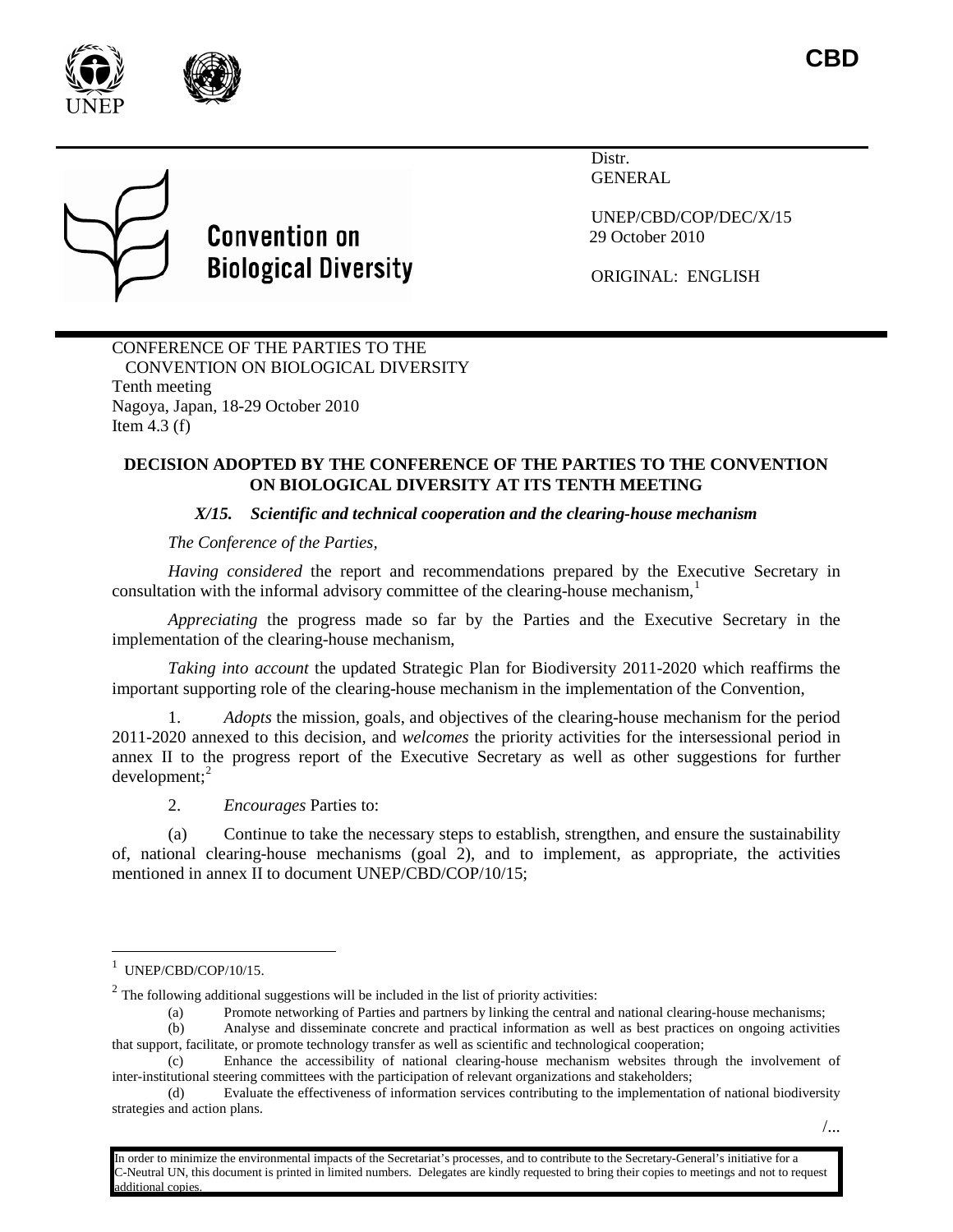(b) Contribute, whenever possible, to cooperation initiatives aiming at developing regional, subregional, thematic, or national clearing-house mechanisms;

(c) Include support for the clearing-house mechanism when requesting funding from the Global Environment Facility for updating and implementing national biodiversity strategies and action plans;

3. *Encourages*  relevant partners to further contribute to the expansion of the clearing-house mechanism network and services (goal 3);

4. *Requests* that the Executive Secretary and the Global Environment Facility cooperate to facilitate access to funding for the clearing-house mechanism as a key component to support the implementation of the Strategic Plan for Biodiversity 2011-2020, as well as the implementation of national biodiversity strategies and action plans;

5. *Requests* the Executive Secretary, subject to available resources, to:

(a) Further develop the information services provided by the central clearing-house mechanism (goal 1);

(b) Prepare, in consultation with the informal advisory committee and interested Parties, a realistic work programme for the clearing-house mechanism, in line with the adopted Strategic Plan for Biodiversity 2011-2020;

(c) Explore, in collaboration with Parties, other Governments, relevant partners and members of the Conservation Commons, ways to promote free and open access to data and information for conservation purposes, and report back on progress at the next meeting of the Conference of the Parties;

(d) Further improve the Convention's website, and make this website readable in all United Nations languages.